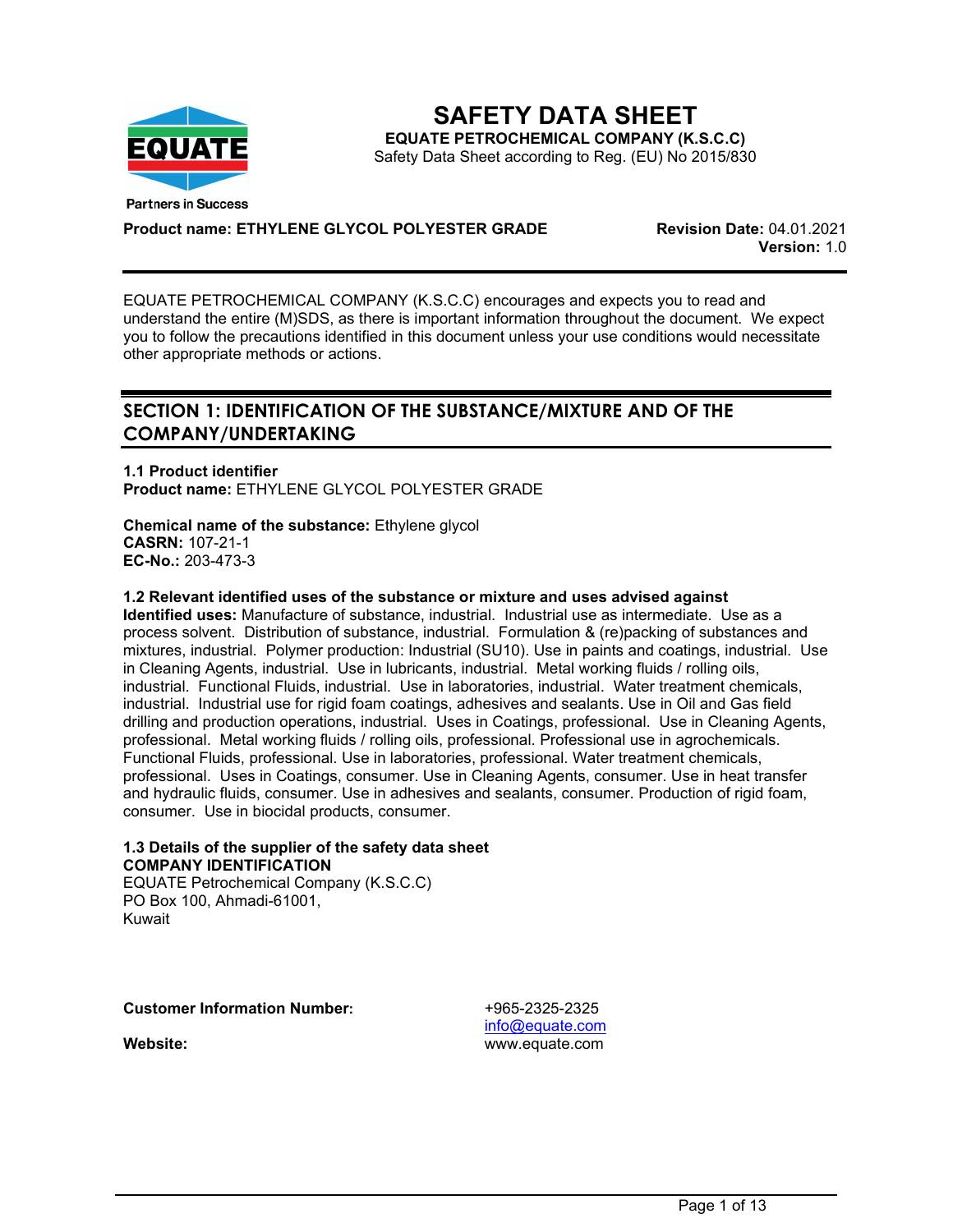#### **1.4 EMERGENCY TELEPHONE NUMBER 24-Hour Emergency Contact:** *GBK/ Infotrac ID 109257: international* **+1 352 323 3500**

# **SECTION 2: HAZARDS IDENTIFICATION**

### **2.1 Classification of the substance or mixture**

**The product is classified and labelled according to the Globally Harmonised System (GHS).** Acute toxicity - Category 4 - Oral - H302 Specific target organ toxicity - repeated exposure - Category 2 - Oral - H373 For the full text of the H-Statements mentioned in this Section, see Section 16.

# **2.2 Label elements**

**Labelling according to the Globally Harmonised System (GHS).**

# **Hazard pictograms**



### **Signal word: WARNING**

# **Hazard statements**

- H302 Harmful if swallowed.<br>H373 May cause damage to
- May cause damage to organs (Kidney) through prolonged or repeated exposure if swallowed.

# **Precautionary statements**

| P260                  | Do not breathe dust/ fume/ gas/ mist/ vapours/ spray.                      |
|-----------------------|----------------------------------------------------------------------------|
| P <sub>264</sub>      | Wash skin thoroughly after handling.                                       |
| P270                  | Do not eat, drink or smoke when using this product.                        |
| P301 + P312<br>+ P330 | IF SWALLOWED: Call a POISON CENTER/doctor if you feel unwell. Rinse mouth. |
| P314                  | Get medical advice/ attention if you feel unwell.                          |
| P <sub>501</sub>      | Dispose of contents/ container to an approved waste disposal plant.        |

# **2.3 Other hazards**

No data available

# **SECTION 3: COMPOSITION/INFORMATION ON INGREDIENTS**

# **3.1 Substances**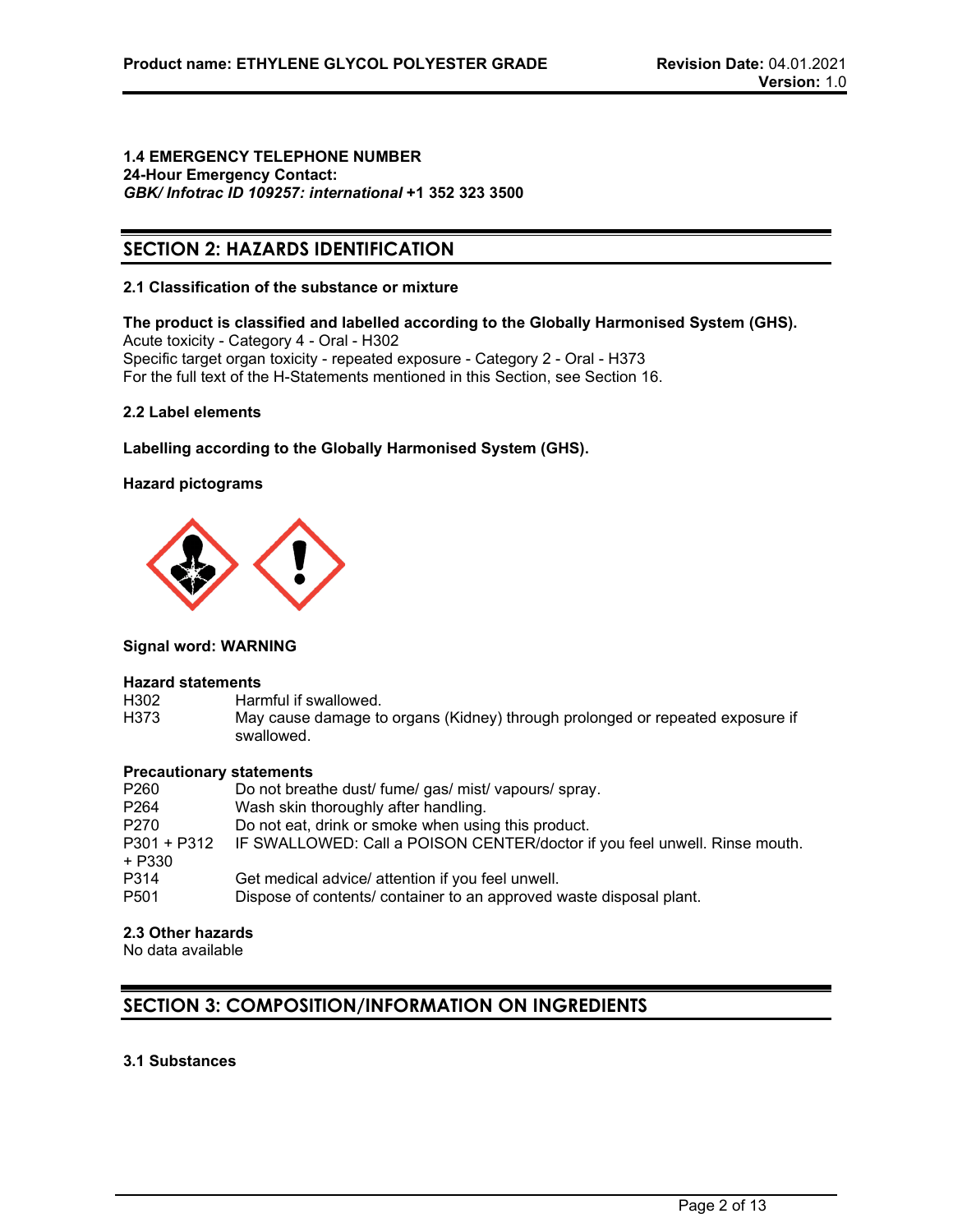This product is a substance.

| <b>CASRN/</b><br>$EC-No.$<br>Index-No.                                             | Concentration | <b>Component</b> | <b>IGHS Classification:</b>                 |
|------------------------------------------------------------------------------------|---------------|------------------|---------------------------------------------|
| <b>CASRN</b><br>$107 - 21 - 1$<br>EC-No.<br>203-473-3<br>Index-No.<br>603-027-00-1 | >99.0%        | Ethylene glycol  | Acute Tox. - 4 - H302<br>STOT RE - 2 - H373 |

For the full text of the H-Statements mentioned in this Section, see Section 16.

# **SECTION 4: FIRST AID MEASURES**

# **4.1 Description of first aid measures**

**General advice:** First Aid responders should pay attention to self-protection and use the recommended protective clothing (chemical resistant gloves, splash protection). If potential for exposure exists refer to Section 8 for specific personal protective equipment.

**Inhalation:** Move person to fresh air; if effects occur, consult a physician.

**Skin contact:** Immediately flush skin with water while removing contaminated clothing and shoes. Get medical attention if symptoms occur. Wash clothing before reuse. Destroy contaminated leather items such as shoes, belts, and watchbands. Suitable emergency safety shower facility should be immediately available.

**Eye contact:** Flush eyes thoroughly with water for several minutes. Remove contact lenses after the initial 1-2 minutes and continue flushing for several additional minutes. If effects occur, consult a physician, preferably an ophthalmologist.

**Ingestion:** Do not induce vomiting. Seek medical attention immediately. If person is fully conscious give 1 cup or 8 ounces (240 ml) of water. If medical advice is delayed and if an adult has swallowed several ounces of chemical, then give 3-4 ounces (1/3-1/2 Cup) (90-120 ml) of hard liquor such as 80 proof whiskey. For children, give proportionally less liquor at a dose of 0.3 ounce (1 1/2 tsp.) (8 ml) liquor for each 10 pounds of body weight, or 2 ml per kg body weight [e.g., 1.2 ounce (2 1/3 tbsp.) for a 40 pound child or 36 ml for an 18 kg child].

**4.2 Most important symptoms and effects, both acute and delayed:** Aside from the information found under Description of first aid measures (above) and Indication of immediate medical attention and special treatment needed (below), any additional important symptoms and effects are described in Section 11: Toxicology Information.

### **4.3 Indication of any immediate medical attention and special treatment needed**

**Notes to physician:** If several ounces (60 - 100 ml) of ethylene glycol have been ingested, early administration of ethanol may counter the toxic effects (metabolic acidosis, renal damage). Consider hemodialysis or peritoneal dialysis & thiamine 100 mg plus pyridoxine 50 mg intravenously every 6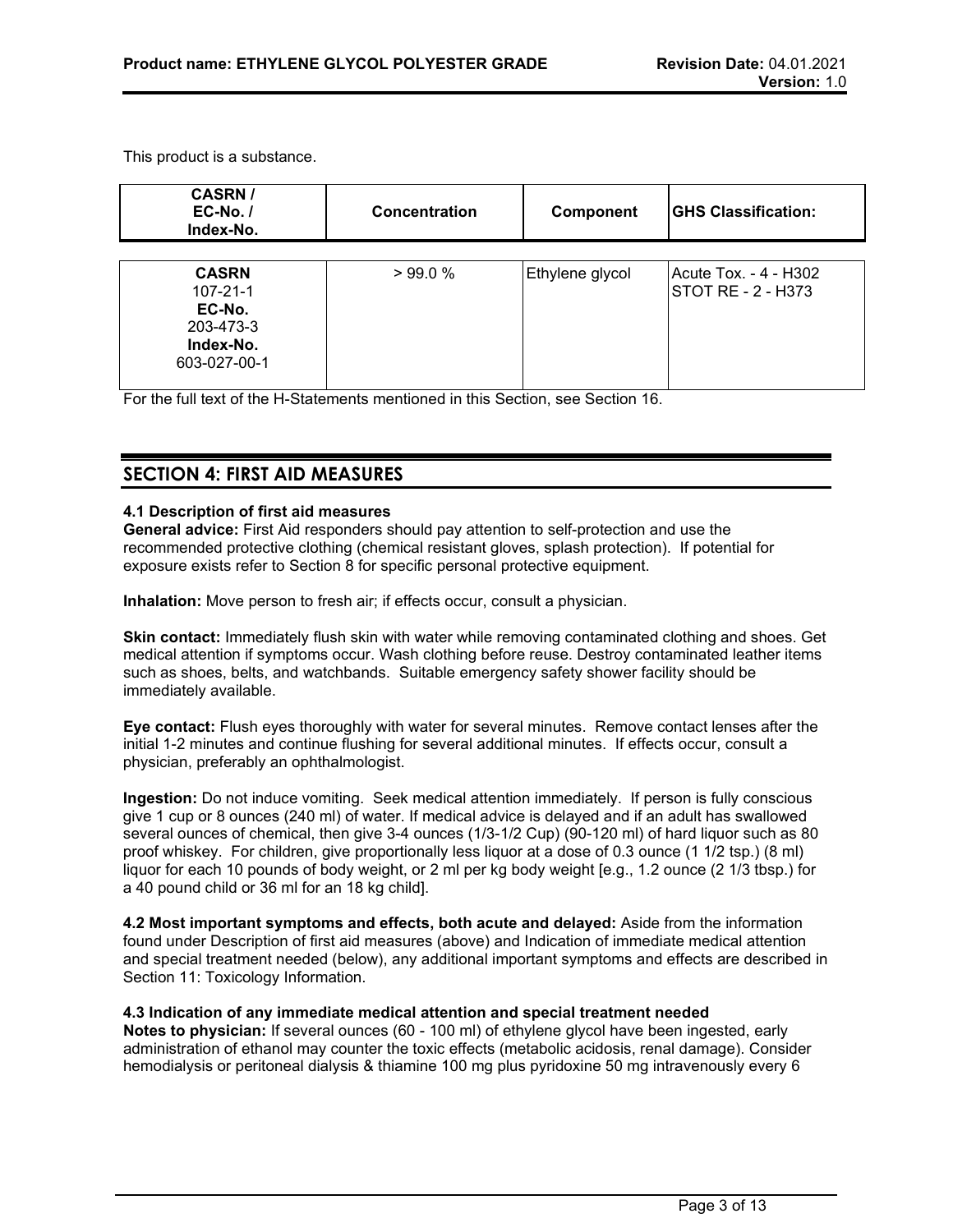hours. If ethanol is used, a therapeutically effective blood concentration in the range of 100 - 150 mg/dl may be achieved by a rapid loading dose followed by a continuous intravenous infusion. Consult standard literature for details of treatment. 4-Methyl pyrazole (Antizol®) is an effective blocker of alcohol dehydrogenase and should be used in the treatment of ethylene glycol (EG), di- or triethylene glycol (DEG, TEG), ethylene glycol butyl ether (EGBE), or methanol intoxication if available. Fomepizole protocol (Brent, J. et al., New England Journal of Medicine, Feb. 8, 2001, 344:6, p. 424-9): loading dose 15 mg/kg intravenously, follow by bolus dose of 10 mg/kg every 12 hours; after 48 hours, increase bolus dose to 15 mg/kg every 12 hours. Continue fomepizole until serum methanol, EG, DEG, TEG or EGBE are undetectable. The signs and symptoms of poisoning include anion gap metabolic acidosis, CNS depression, renal tubular injury, and possible late stage cranial nerve involvement. Respiratory symptoms, including pulmonary edema, may be delayed. Persons receiving significant exposure should be observed 24-48 hours for signs of respiratory distress. In severe poisoning, respiratory support with mechanical ventilation and positive end expiratory pressure may be required. Maintain adequate ventilation and oxygenation of the patient. If lavage is performed, suggest endotracheal and/or esophageal control. Danger from lung aspiration must be weighed against toxicity when considering emptying the stomach. If burn is present, treat as any thermal burn, after decontamination. Treatment of exposure should be directed at the control of symptoms and the clinical condition of the patient.

# **SECTION 5: FIREFIGHTING MEASURES**

# **5.1 Extinguishing media**

**Suitable extinguishing media:** Water fog or fine spray. Dry chemical fire extinguishers. Carbon dioxide fire extinguishers. Foam. Alcohol resistant foams (ATC type) are preferred. General purpose synthetic foams (including AFFF) or protein foams may function, but will be less effective.

**Unsuitable extinguishing media:** Do not use direct water stream. May spread fire.

### **5.2 Special hazards arising from the substance or mixture**

**Hazardous combustion products:** During a fire, smoke may contain the original material in addition to combustion products of varying composition which may be toxic and/or irritating. Combustion products may include and are not limited to: Carbon monoxide. Carbon dioxide. Nitrogen oxides.

**Unusual Fire and Explosion Hazards:** Container may rupture from gas generation in a fire situation. Violent steam generation or eruption may occur upon application of direct water stream to hot liquids.

### **5.3 Advice for firefighters**

**Fire Fighting Procedures:** Keep people away. Isolate fire and deny unnecessary entry. Use water spray to cool fire exposed containers and fire affected zone until fire is out and danger of reignition has passed. Fight fire from protected location or safe distance. Consider the use of unmanned hose holders or monitor nozzles. Immediately withdraw all personnel from the area in case of rising sound from venting safety device or discoloration of the container. Burning liquids may be extinguished by dilution with water. Do not use direct water stream. May spread fire. Move container from fire area if this is possible without hazard. Burning liquids may be moved by flushing with water to protect personnel and minimize property damage.

**Special protective equipment for firefighters:** Wear positive-pressure self-contained breathing apparatus (SCBA) and protective fire fighting clothing (includes fire fighting helmet, coat, trousers, boots, and gloves). If protective equipment is not available or not used, fight fire from a protected location or safe distance.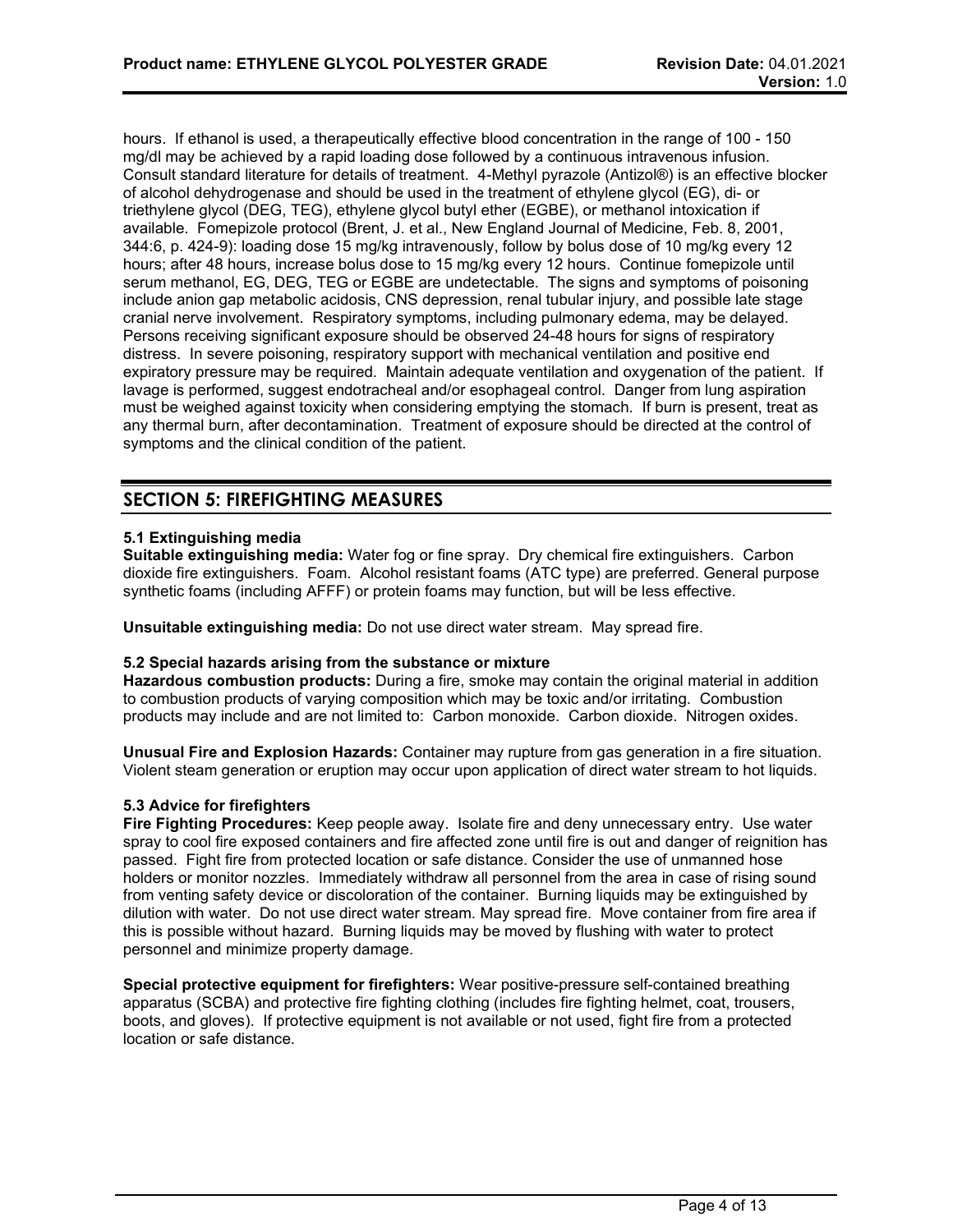# **SECTION 6: ACCIDENTAL RELEASE MEASURES**

**6.1 Personal precautions, protective equipment and emergency procedures:** Isolate area. Keep unnecessary and unprotected personnel from entering the area. Refer to section 7, Handling, for additional precautionary measures. Use appropriate safety equipment. For additional information, refer to Section 8, Exposure Controls and Personal Protection.

**6.2 Environmental precautions:** Prevent from entering into soil, ditches, sewers, waterways and/or groundwater. See Section 12, Ecological Information.

**6.3 Methods and materials for containment and cleaning up:** Contain spilled material if possible. Collect in suitable and properly labeled containers. Small spills: Absorb with materials such as: Cat litter. Sand. Sawdust. Zorb-all®. Hazorb®. Large spills: Dike area to contain spill. Pump into suitable and properly labeled containers. See Section 13, Disposal Considerations, for additional information.

**6.4 Reference to other sections:** References to other sections, if applicable, have been provided in the previous sub-sections.

# **SECTION 7: HANDLING AND STORAGE**

**7.1 Precautions for safe handling:** Do not swallow. Avoid contact with eyes. Wash thoroughly after handling. Spills of these organic materials on hot fibrous insulations may lead to lowering of the autoignition temperatures possibly resulting in spontaneous combustion. See Section 8, EXPOSURE CONTROLS AND PERSONAL PROTECTION.

**7.2 Conditions for safe storage, including any incompatibilities:** Do not store near food, foodstuffs, drugs or potable water supplies. Additional storage and handling information on this product may be obtained by calling your sales or customer service contact. Ask for a product brochure.

**7.3 Specific end use(s):** See the technical data sheet on this product for further information.

# **SECTION 8: EXPOSURE CONTROLS/PERSONAL PROTECTION**

#### **8.1 Control parameters**

Exposure limits are listed below, if they exist.

| Component       | Regulation   | <b>Type of listing</b>   | <b>Value/Notation</b> |
|-----------------|--------------|--------------------------|-----------------------|
| Ethylene glycol | <b>ACGIH</b> | <b>STEL Aerosol only</b> | 10 mg/m $3$           |
|                 | <b>ACGIH</b> | <b>TWA Vapour and</b>    | 25 ppm                |
|                 |              | aerosol                  |                       |
|                 | <b>ACGIH</b> | <b>STEL Vapour and</b>   | 50 ppm                |
|                 |              | aerosol                  |                       |

#### **Derived No Effect Level Workers**

*Acute - systemic effects Acute – local effects Long-term – systemic effects Long-term – local effects* Dermal Inhalation Dermal Inhalation Dermal Inhalation Dermal Inhalation n.a. | n.a. | n.a. | n.a. |106 mg/kg | n.a. | n.a. | 35 mg/m3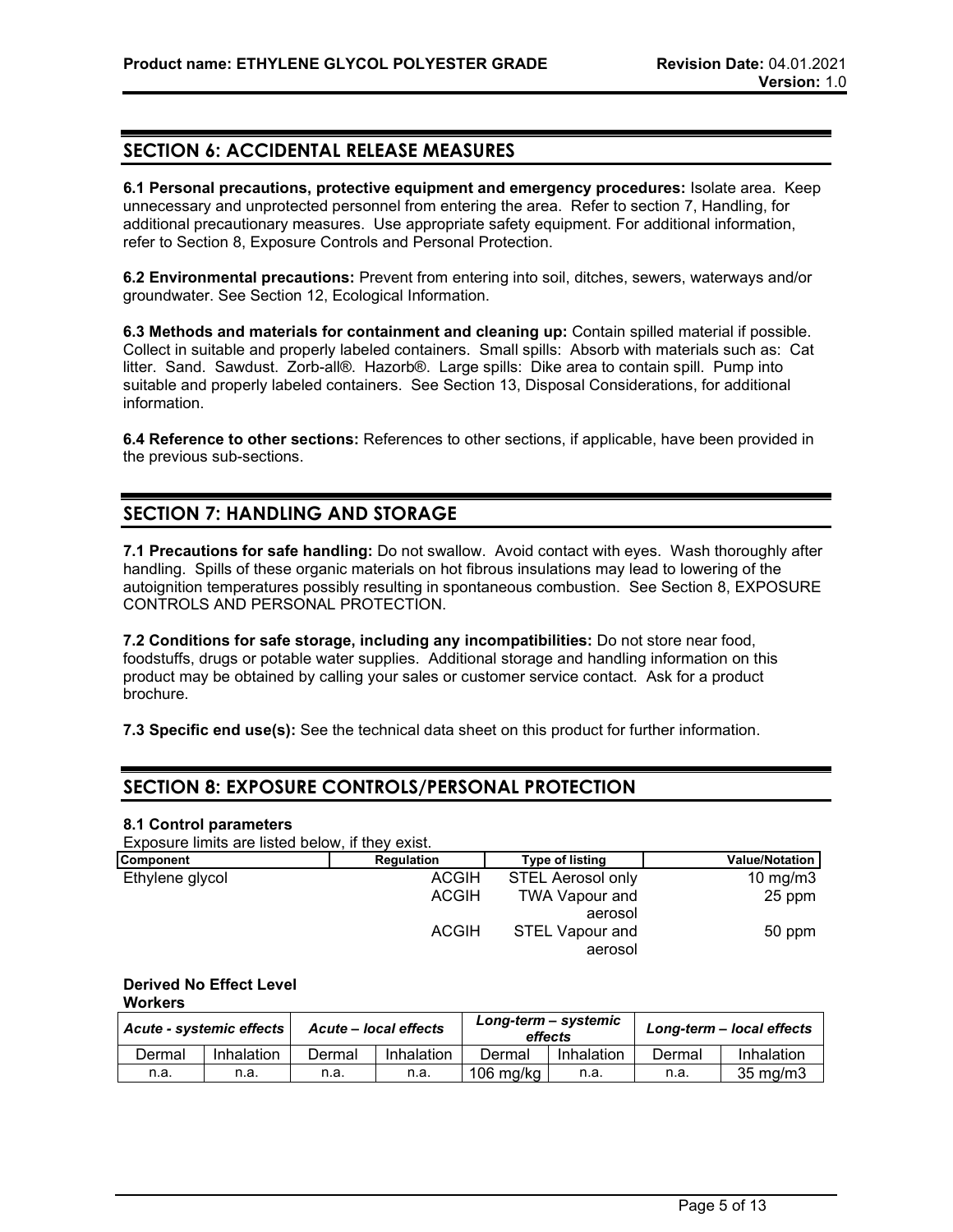|  |  | `\\^\/ <i>\</i> |  |  |
|--|--|-----------------|--|--|

#### **Consumers**

| Acute - systemic effects |            |      |        | Acute - local effects   Long-term - systemic effects |                    |            | Long-term - local<br>effects |        |                  |
|--------------------------|------------|------|--------|------------------------------------------------------|--------------------|------------|------------------------------|--------|------------------|
| Dermal                   | Inhalation | Oral | Dermal | Inhalation                                           | Dermal             | Inhalation | Oral                         | Dermal | Inhalation I     |
| n.a.                     | n.a.       | n.a. | n.a.   | n.a.                                                 | 53 mg/kg<br>bw/dav | n.a.       | n.a.                         | n.a.   | $7 \text{ mg/m}$ |

### **Predicted No Effect Concentration**

| <b>Compartment</b>    | <b>PNEC</b>     | <b>Remarks</b> |
|-----------------------|-----------------|----------------|
| <b>Fresh water</b>    | $10$ mg/l       |                |
| Marine water          | 1 mg/l          |                |
| Intermittent releases | $10$ mg/l       |                |
| Fresh water sediment  | 37 mg/kg        |                |
| Soil                  | 1.53 mg/kg d.w. |                |
| <b>STP</b>            | 199.5 mg/l      |                |

### **8.2 Exposure controls**

**Engineering controls:** Use local exhaust ventilation, or other engineering controls to maintain airborne levels below exposure limit requirements or guidelines. If there are no applicable exposure limit requirements or guidelines, general ventilation should be sufficient for most operations. Local exhaust ventilation may be necessary for some operations.

#### **Individual protection measures**

**Eye/face protection:** Use safety glasses (with side shields). Safety glasses (with side shields) should be consistent with EN 166 or equivalent. If there is a potential for exposure to particles which could cause eye discomfort, wear chemical goggles. Chemical goggles should be consistent with EN 166 or equivalent. If exposure causes eye discomfort, use a full-face respirator.

#### **Skin protection**

**Hand protection:** Use gloves chemically resistant to this material when prolonged or frequently repeated contact could occur. Use chemical resistant gloves classified under Standard EN374: Protective gloves against chemicals and micro-organisms. If hands are cut or scratched, use gloves chemically resistant to this material even for brief exposures. Use gloves with insulation for thermal protection (EN 407), when needed. Examples of preferred glove barrier materials include: Natural rubber ("latex"). Neoprene. Nitrile/butadiene rubber ("nitrile" or "NBR"). Polyethylene. Ethyl vinyl alcohol laminate ("EVAL"). Polyvinyl alcohol ("PVA"). Polyvinyl chloride ("PVC" or "vinyl"). When prolonged or frequently repeated contact may occur, a glove with a protection class of 6 (breakthrough time greater than 480 minutes according to EN 374) is recommended. When only brief contact is expected, a glove with a protection class of 2 or higher (breakthrough time greater than 30 minutes according to EN 374) is recommended. Glove thickness alone is not a good indicator of the level of protection a glove provides against a chemical substance as this level of protection is also highly dependent on the specific composition of the material that the glove is fabricated from. The thickness of the glove must, depending on model and type of material, generally be more than 0.35 mm to offer sufficient protection for prolonged and frequent contact with the substance. As an exception to this general rule it is known that multilayer laminate gloves may offer prolonged protection at thicknesses less than 0.35 mm. Other glove materials with a thickness of less than 0.35 mm may offer sufficient protection when only brief contact is expected. NOTICE: The selection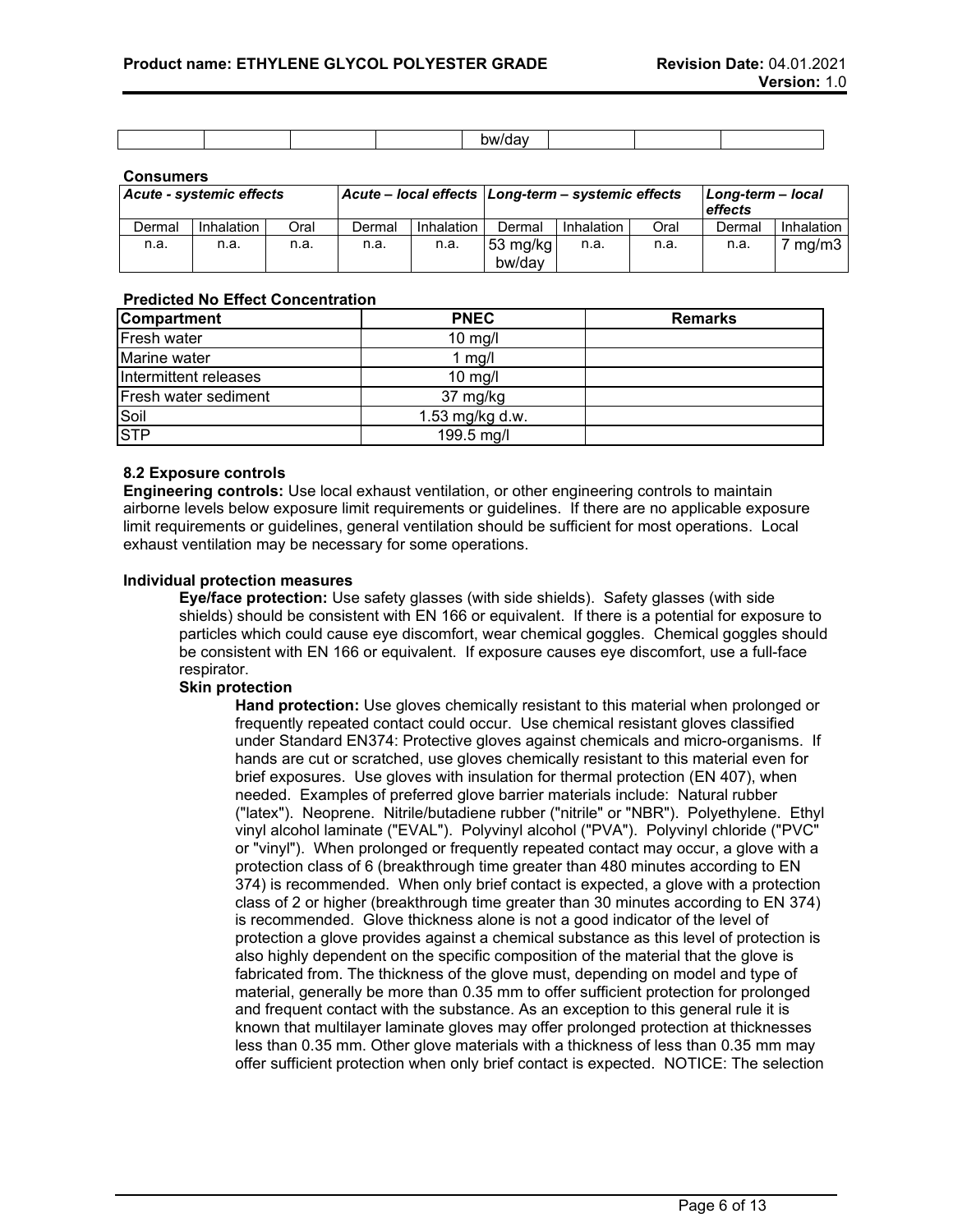of a specific glove for a particular application and duration of use in a workplace should also take into account all relevant workplace factors such as, but not limited to: Other chemicals which may be handled, physical requirements (cut/puncture protection, dexterity, thermal protection), potential body reactions to glove materials, as well as the instructions/specifications provided by the glove supplier. **Other protection:** When prolonged or frequently repeated contact could occur, use protective clothing chemically resistant to this material. Selection of specific items such as faceshield, boots, apron, or full-body suit will depend on the task. When handling hot material, protect skin from thermal burns as well as from skin absorption.

**Respiratory protection:** Respiratory protection should be worn when there is a potential to exceed the exposure limit requirements or guidelines. If there are no applicable exposure limit requirements or guidelines, wear respiratory protection when adverse effects, such as respiratory irritation or discomfort have been experienced, or where indicated by your risk assessment process. For most conditions, no respiratory protection should be needed; however, if material is heated or sprayed, use an approved air-purifying respirator. Use the following CE approved air-purifying respirator: Organic vapor cartridge with a particulate pre-filter, type AP2.

#### **Environmental exposure controls**

See SECTION 7: Handling and storage and SECTION 13: Disposal considerations for measures to prevent excessive environmental exposure during use and waste disposal.

# **SECTION 9: PHYSICAL AND CHEMICAL PROPERTIES**

# **9.1 Information on basic physical and chemical properties**

**Appearance Physical state Liquid. Color** Colorless **Odor** Sweet **Odor Threshold** No test data available **pH** 9 *Literature* **Melting point/range** Not applicable to liquids **Freezing point**  $-11.2 \degree$ C *Literature* **Boiling point (760 mmHg)** 197.4 °C *Literature* **Flash point closed cup** 111 °C *Literature* **Evaporation Rate (Butyl Acetate = 1)** 0.01 *Literature* **Flammability (solid, gas)** Not Applicable **Lower explosion limit** 3.2 % vol *Literature* **Upper explosion limit** 15.3 % vol *Literature* **Vapor Pressure** 0.067 hPa at 20 °C *Literature* **Relative Vapor Density (air = 1)** 2.1 *Literature* **Relative Density (water = 1)** 1.115 at 20 °C / 20 °C *Literature* **Water solubility** 100 % *Literature* **Partition coefficient: noctanol/water** log Pow: -1.36 *Measured* **Auto-ignition temperature** 398 °C *Literature* **Decomposition temperature** No test data available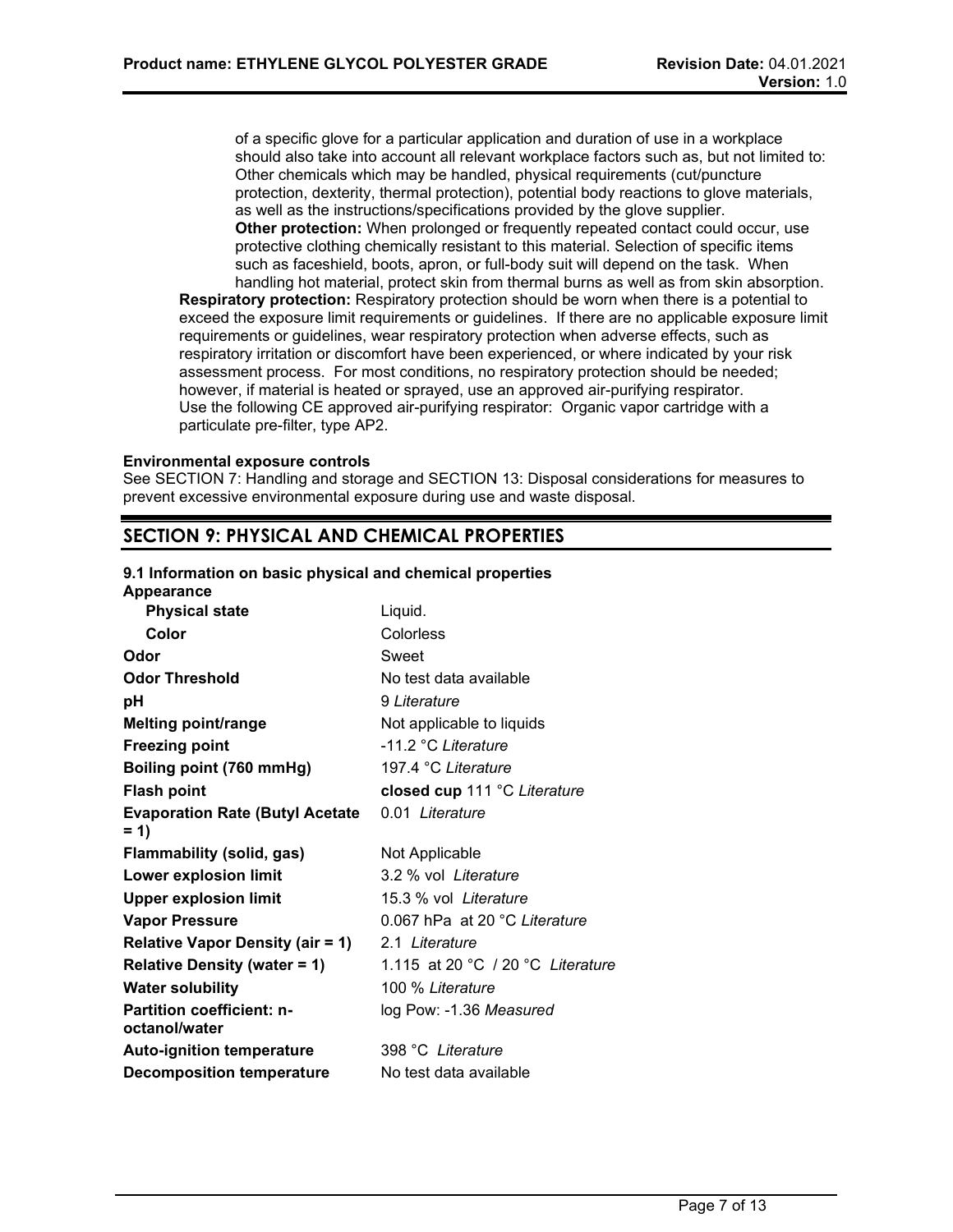| <b>Dynamic Viscosity</b>    | 19.83 mPa.s at 20 °C Literature |
|-----------------------------|---------------------------------|
| <b>Kinematic Viscosity</b>  | No data available               |
| <b>Explosive properties</b> | No data available               |
| <b>Oxidizing properties</b> | No data available               |
| 9.2 Other information       |                                 |
| Molecular weight            | 62 g/mol Literature             |
| Molecular formula           | HOC2H4OH                        |
|                             |                                 |

NOTE: The physical data presented above are typical values and should not be construed as a specification.

# **SECTION 10: STABILITY AND REACTIVITY**

**10.1 Reactivity:** No data available

**10.2 Chemical stability:** Thermally stable at recommended temperatures and pressures.

**10.3 Possibility of hazardous reactions:** Polymerization will not occur.

**10.4 Conditions to avoid:** Exposure to elevated temperatures can cause product to decompose. Generation of gas during decomposition can cause pressure in closed systems.

**10.5 Incompatible materials:** Avoid contact with: Strong acids. Strong bases. Strong oxidizers.

**10.6 Hazardous decomposition products:** Decomposition products depend upon temperature, air supply and the presence of other materials. Decomposition products can include and are not limited to: Aldehydes. Alcohols. Ethers.

# **SECTION 11: TOXICOLOGICAL INFORMATION**

*Toxicological information appears in this section when such data is available.*

# **11.1 Information on toxicological effects**

# **Acute toxicity**

# **Acute oral toxicity**

Oral toxicity is expected to be moderate in humans due to ethylene glycol even though tests with animals show a lower degree of toxicity. Ingestion of quantities (approximately 65 mL (2 oz.) for diethylene glycol or 100 mL (3 oz.) for ethylene glycol) has caused death in humans. May cause nausea and vomiting. May cause abdominal discomfort or diarrhea. Excessive exposure may cause central nervous system effects, cardiopulmonary effects (metabolic acidosis), and kidney failure.

LD50, Rat, male and female, 7,712 mg/kg Lethal Dose, Human, adult, 100 ml Estimated.

### **Acute dermal toxicity**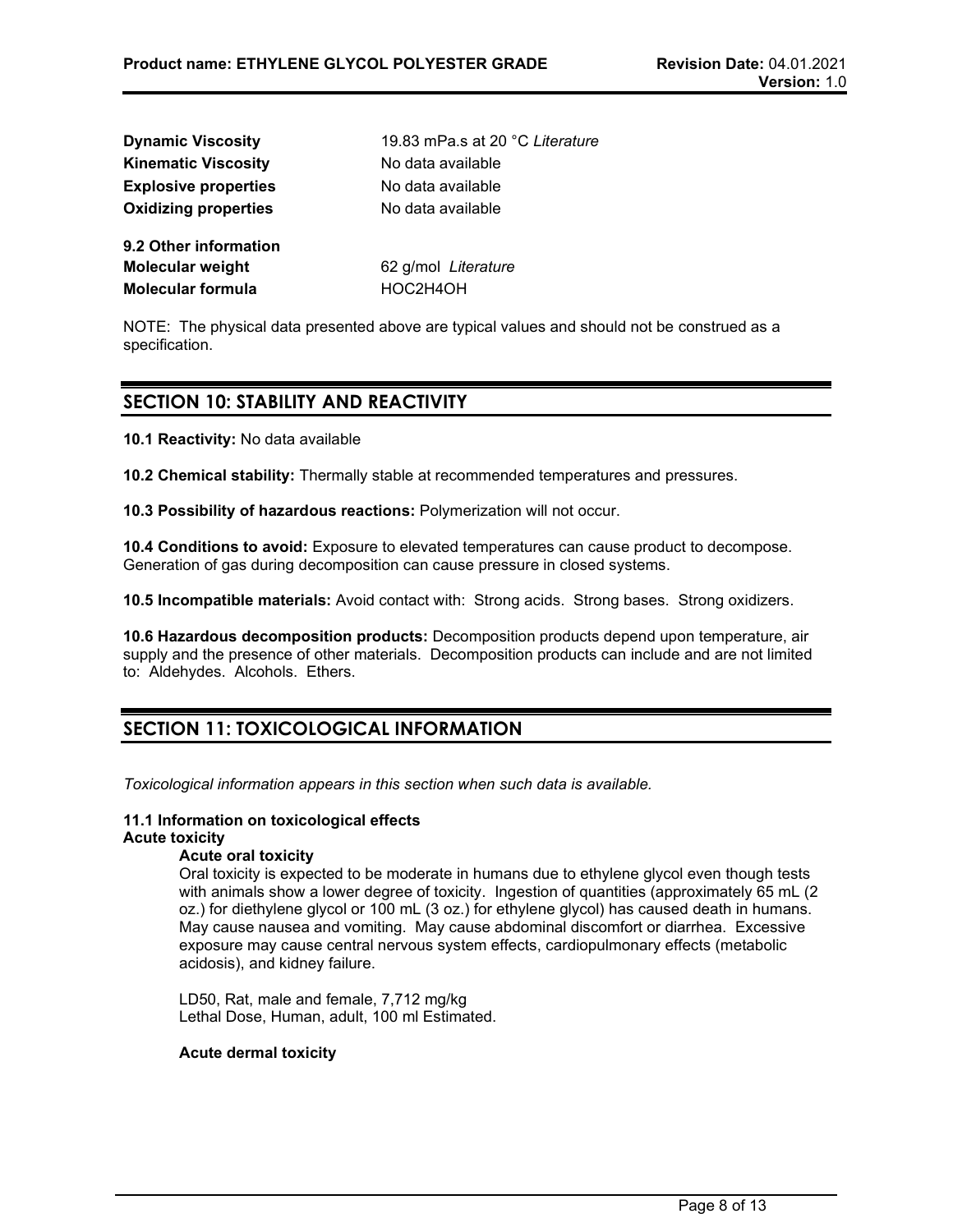Prolonged skin contact is unlikely to result in absorption of harmful amounts. Repeated skin exposure to large quantities may result in absorption of harmful amounts. Massive contact with damaged skin or of material sufficiently hot to burn skin may result in absorption of potentially lethal amounts.

LD50, Rabbit, > 10,600 mg/kg LD50, Mouse, male and female, > 3,500 mg/kg

### **Acute inhalation toxicity**

At room temperature, exposure to vapor is minimal due to low volatility. With good ventilation, single exposure is not expected to cause adverse effects. If material is heated or areas are poorly ventilated, vapor/mist may accumulate and cause respiratory irritation and symptoms such as headache and nausea.

LC50, Rat, male and female, 6 Hour, dust/mist, > 2.5 mg/l

#### **Skin corrosion/irritation**

Brief contact is essentially nonirritating to skin. Prolonged contact may cause slight skin irritation with local redness. Repeated contact may cause skin irritation with local redness.

#### **Serious eye damage/eye irritation**

May cause slight eye irritation. Corneal injury is unlikely. Vapor or mist may cause eye irritation.

#### **Sensitization**

Did not cause allergic skin reactions when tested in guinea pigs.

For respiratory sensitization: No relevant data found.

### **Specific Target Organ Systemic Toxicity (Single Exposure)**

Evaluation of available data suggests that this material is not an STOT-SE toxicant.

### **Specific Target Organ Systemic Toxicity (Repeated Exposure)**

Observations in humans include: Nystagmus (involuntary eye movement). In animals, effects have been reported on the following organs: Kidney. Liver.

#### **Carcinogenicity**

Ethylene glycol did not cause cancer in long-term animal studies.

# **Teratogenicity**

Based on animal studies, ingestion of very large amounts of ethylene glycol appears to be the major and possibly only route of exposure to produce birth defects. Exposures by inhalation or skin contact, the primary routes of occupational exposure, had minimal effect on the fetus, in animal studies.

#### **Reproductive toxicity**

Ingestion of large amounts of ethylene glycol has been shown to interfere with reproduction in animals.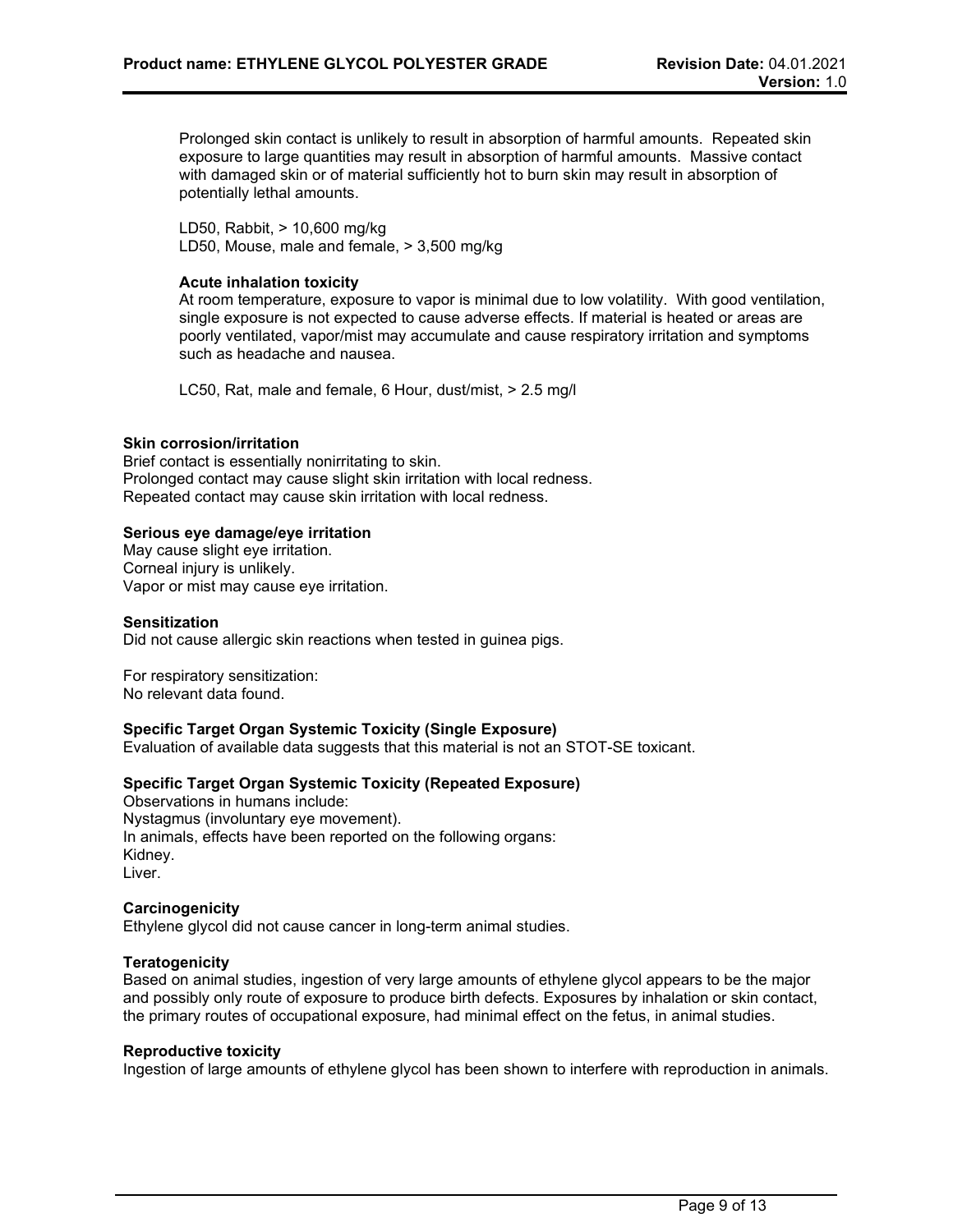### **Mutagenicity**

In vitro genetic toxicity studies were negative. Animal genetic toxicity studies were negative.

#### **Aspiration Hazard**

Based on physical properties, not likely to be an aspiration hazard.

# **SECTION 12: ECOLOGICAL INFORMATION**

*Ecotoxicological information appears in this section when such data is available.*

#### **12.1 Toxicity**

#### **Acute toxicity to fish**

Material is not classified as dangerous to aquatic organisms (LC50/EC50/IC50/LL50/EL50 greater than 100 mg/L in most sensitive species).

LC50, Pimephales promelas (fathead minnow), static test, 96 Hour, 72,860 mg/l, Other guidelines

#### **Acute toxicity to aquatic invertebrates**

EC50, Daphnia magna (Water flea), static test, 48 Hour, > 100 mg/l, OECD Test Guideline 202 or Equivalent

### **Acute toxicity to algae/aquatic plants**

ErC50, Pseudokirchneriella subcapitata (green algae), 96 Hour, Growth rate inhibition, 6,500 - 13,000 mg/l, Other guidelines

### **Toxicity to bacteria**

EC50, activated sludge, 30 min, 225 mg/l, OECD 209 Test

### **12.2 Persistence and degradability**

**Biodegradability:** Material is readily biodegradable. Passes OECD test(s) for ready biodegradability. Material is ultimately biodegradable (reaches > 70% mineralization in OECD test(s) for inherent biodegradability). 10-day Window: Pass **Biodegradation:** 90 - 100 % **Exposure time:** 10 d **Method:** OECD Test Guideline 301A or Equivalent 10-day Window: Not applicable **Biodegradation:** 90 % **Exposure time:** 1 d **Method:** OECD Test Guideline 302B or Equivalent

#### **12.3 Bioaccumulative potential**

**Bioaccumulation:** Bioconcentration potential is low (BCF < 100 or Log Pow < 3). **Partition coefficient: n-octanol/water(log Pow):** -1.36 Measured

### **12.4 Mobility in soil**

Given its very low Henry's constant, volatilization from natural bodies of water or moist soil is not expected to be an important fate process. Potential for mobility in soil is very high (Koc between 0 and 50).

Page 10 of 13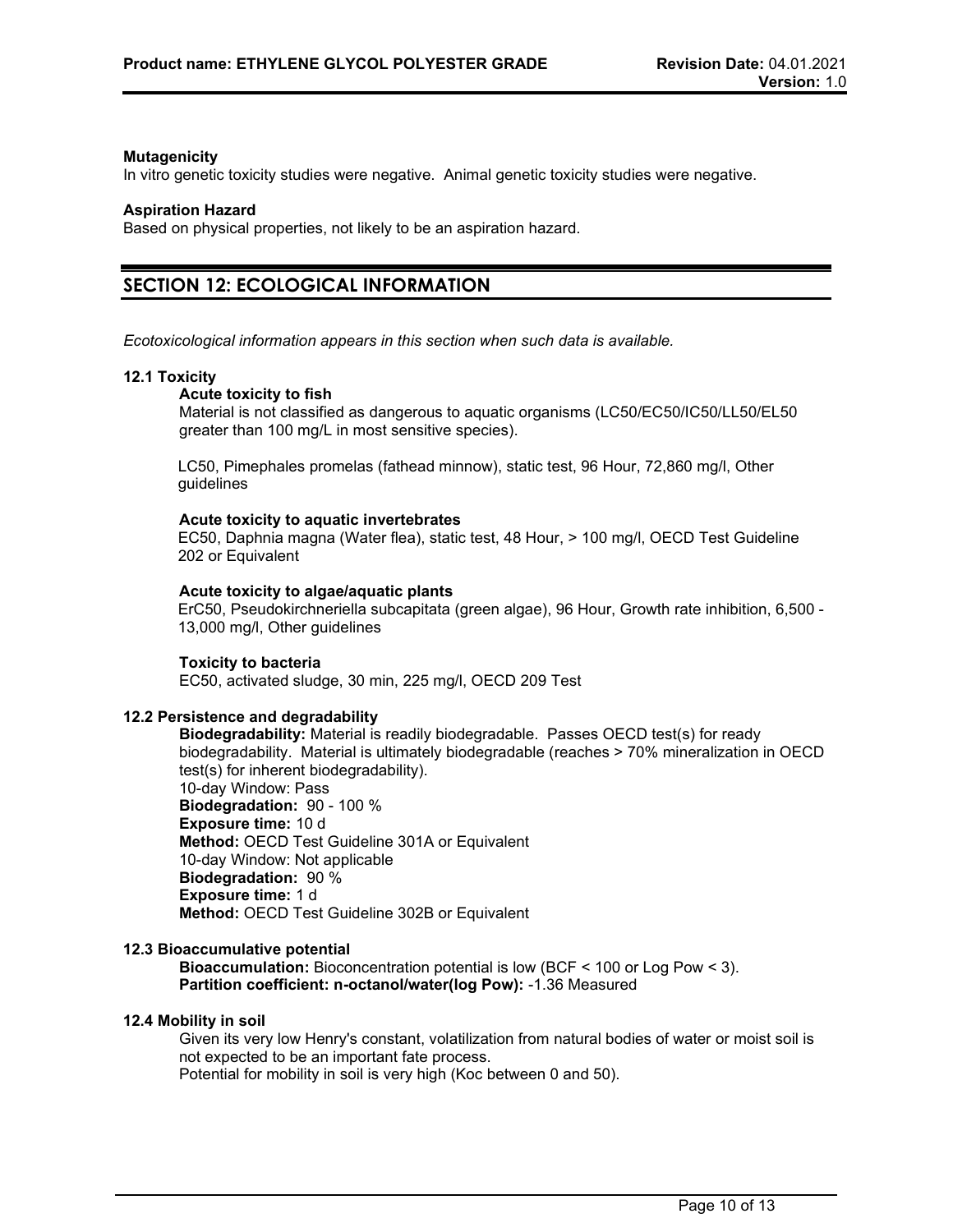**Partition coefficient (Koc):** 1 Estimated.

#### **12.5 Results of PBT and vPvB assessment**

This substance is not considered to be persistent, bioaccumulating and toxic (PBT). This substance is not considered to be very persistent and very bioaccumulating (vPvB).

#### **12.6 Other adverse effects**

This substance is not on the Montreal Protocol list of substances that deplete the ozone layer.

# **SECTION 13: DISPOSAL CONSIDERATIONS**

### **13.1 Waste treatment methods**

This product, when being disposed of in its unused and uncontaminated state should be treated as a hazardous waste according to EC Directive 2008/98/EC. Any disposal practices must be in compliance with all national and provincial laws and any municipal or local by-laws governing hazardous waste. For used, contaminated and residual materials additional evaluations may be required. Do not dump into any sewers, on the ground, or into any body of water.

The definitive assignment of this material to the appropriate EWC group and thus its proper EWC code will depend on the use that is made of this material. Contact the authorized waste disposal services.

# **SECTION 14: TRANSPORT INFORMATION**

### **Classification for ROAD and Rail transport (ADR/RID):**

|      | 14.1 UN number                                         | Not applicable                                                       |
|------|--------------------------------------------------------|----------------------------------------------------------------------|
|      | 14.2 UN proper shipping name                           | Not regulated for transport                                          |
|      | 14.3 Transport hazard class(es)                        | Not applicable                                                       |
| 14.4 | Packing group                                          | Not applicable                                                       |
|      | 14.5 Environmental hazards                             | Not considered environmentally hazardous based on<br>available data. |
|      | 14.6 Special precautions for user No data available.   |                                                                      |
|      | <b>Classification for INLAND waterways (ADNR/ADN):</b> |                                                                      |
|      | 14.1 UN number                                         | Not applicable                                                       |
|      | 14.2 UN proper shipping name                           | Not regulated for transport                                          |
|      | 14.3 Transport hazard class(es)                        | Not applicable                                                       |
| 14.4 | <b>Packing group</b>                                   | Not applicable                                                       |
|      | 14.5 Environmental hazards                             | Not considered environmentally hazardous based on<br>available data. |
|      | 14.6 Special precautions for user No data available.   |                                                                      |
|      | <b>Classification for SEA transport (IMO-IMDG):</b>    |                                                                      |

**14.1 UN number** Not applicable **14.2 UN proper shipping name** Not regulated for transport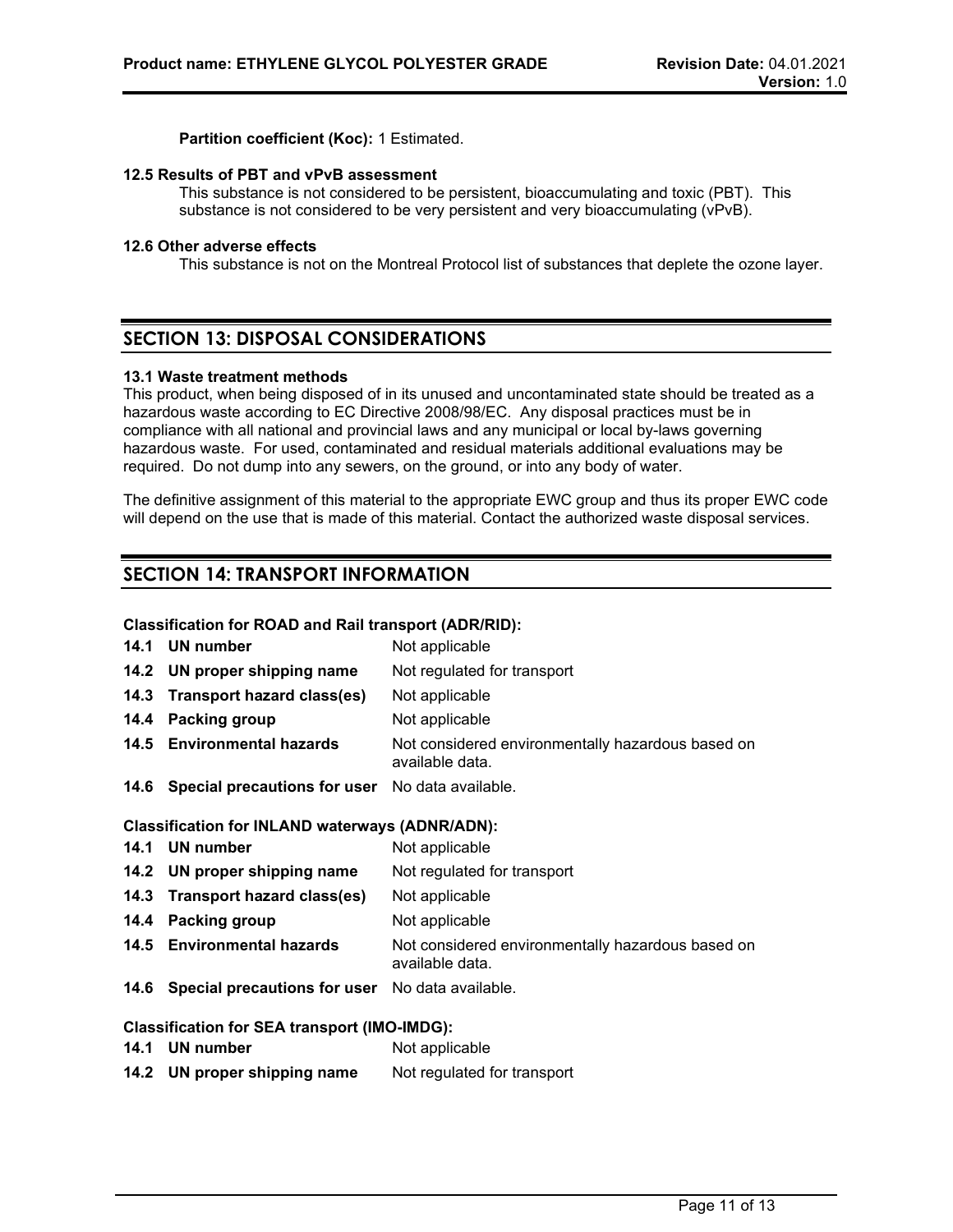- **14.3 Transport hazard class(es)** Not applicable **14.4 Packing group Mot applicable 14.5 Environmental hazards** Not considered as marine pollutant based on available data. **14.6 Special precautions for user** No data available. **14.7 Transport in bulk according to Annex II of MARPOL 73/78 and the IBC Code** Product Name: Ethylene Glycol Pollution Category: Z Ship Type: 3 Fire Protection: AC **Additional Information:** This product may be transported under nitrogen padding. Nitrogen is an odorless and invisible gas. Exposure to a nitrogen enriched environment may cause asphyxiation or death. Personnel must observe strict safety precautions when involved with a confined space entry. **Remarks:** Refer to Section 7 (Handling & Storage) for special precautions which personnel needs to be aware of or needs to comply with in connection with transport. **Classification for AIR transport (IATA/ICAO): 14.1 UN number** Not applicable
- **14.2 UN proper shipping name** Not regulated for transport
- **14.3 Transport hazard class(es)** Not applicable
- **14.4 Packing group** Not applicable
- 14.5 **Environmental hazards** Not applicable
- **14.6 Special precautions for user** No data available.

This information is not intended to convey all specific regulatory or operational requirements/information relating to this product. Transportation classifications may vary by container volume and may be influenced by regional or country variations in regulations. Additional transportation system information can be obtained through an authorized sales or customer service representative. It is the responsibility of the transporting organization to follow all applicable laws, regulations and rules relating to the transportation of the material.

# **SECTION 15: REGULATORY INFORMATION**

### **15.1 Safety, health and environmental regulations/legislation specific for the substance or mixture**

Dispose of contents/container in accordance with local/regional/national/international regulations.

#### **Seveso III: Directive 2012/18/EU of the European Parliament and of the Council on the control of major-accident hazards involving dangerous substances.** Listed in Regulation: Not applicable